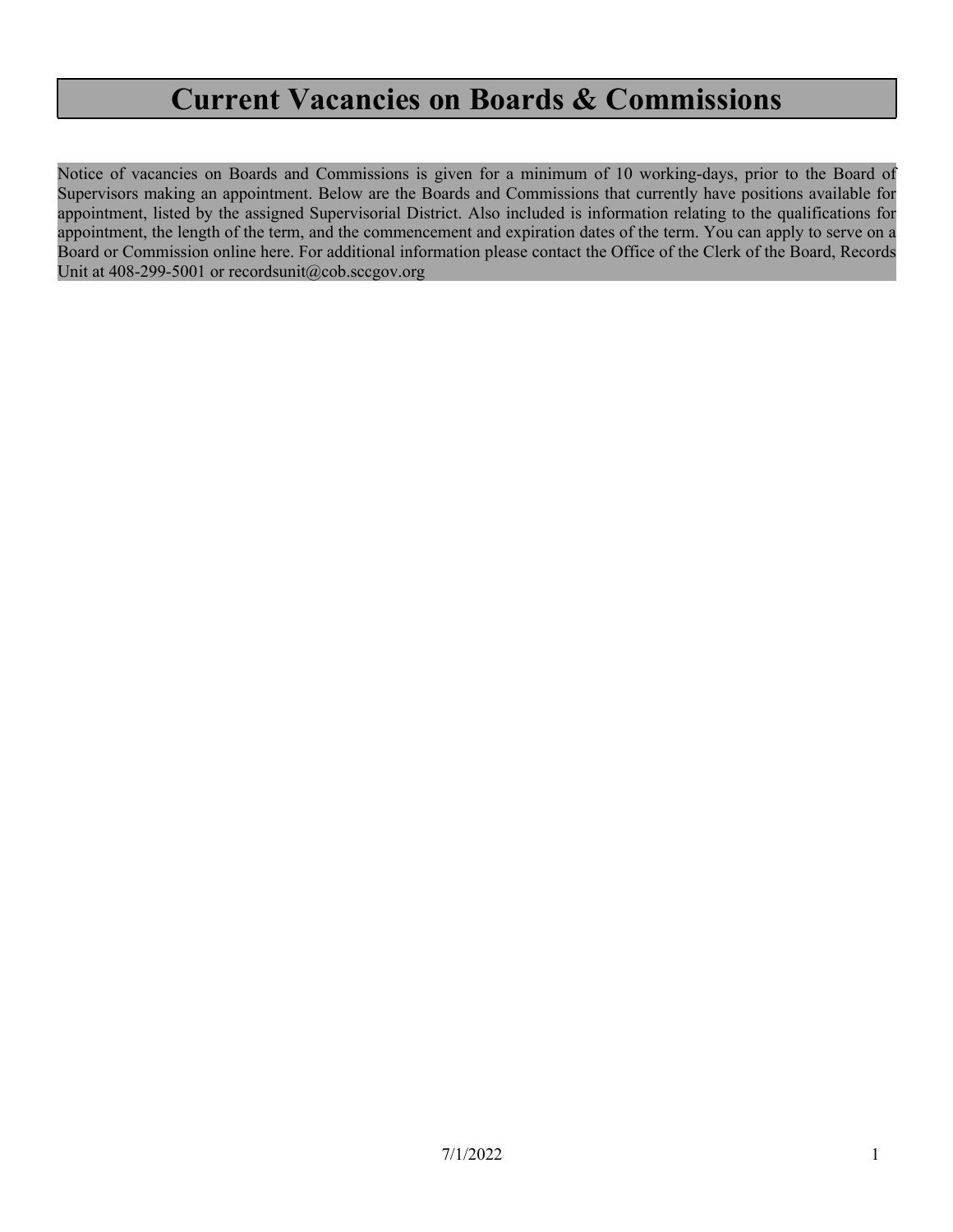7/1/2022 2

# **Vacant or Expired Positions for District 5**

Advisory Commission on Consumer Affairs **EXPIRED** 

Appointee shall represent the public at large. Appointment is for a 3-year term which commenced on

Appointee shall represent the public at large. Appointment is for a 3-year term which commenced on

Advisory Council to the Council on Aging Theorem 2012 Services and the EXPIRED EXPIRED Appointee must be over 60 years of age and reside within District 5. Appointment is for a 3-year term which commenced on 07/01/2022 and will expire on 06/30/2025 (Seat 05) Airport Land Use Commission **EXPIRED** 

Nominee represents the County and is appointed by the Board of Supervisors. Appointment is for a 4-year term which commenced on 05/06/2021 and will expire on 05/05/2025 (Seat 01)

Airports Commission EXPIRED

07/01/2021 and will expire on 06/30/2024

07/01/2020 and will expire on 06/30/2023

(Seat 03)

(Seat 08)

Appointee shall represent the County aviation community and shall be an active pilot, aircraft owner, fixed base operator (FBO) owner, representative for aircraft users or an employee in the airlines industry. Appointment is for a 4-year term which commenced on 07/01/2022 and will expire on 06/30/2026 (Seat 04)

# Airports Commission EXPIRED

Appointee shall represent the County aviation community and shall be an active pilot, aircraft owner, fixed base operator (FBO) owner, representative for aircraft users or an employee in the airlines industry. Appointment is for a 4-year term which commenced on 07/01/2021 and will expire on 06/30/2025 (Seat 07)

# Animal Advisory Commission EXPIRED

Appointee shall represent the Public At Large. Appointment is for a 3-year term which commenced on 07/01/2021 and will expire on 06/30/2024 (Seat 05)

# Behavioral Health Board EXPIRED

Appointee shall have experience and knowledge of the mental health system. Appointment is for a 3-year term

# Advisory Commission on Consumer Affairs VACANT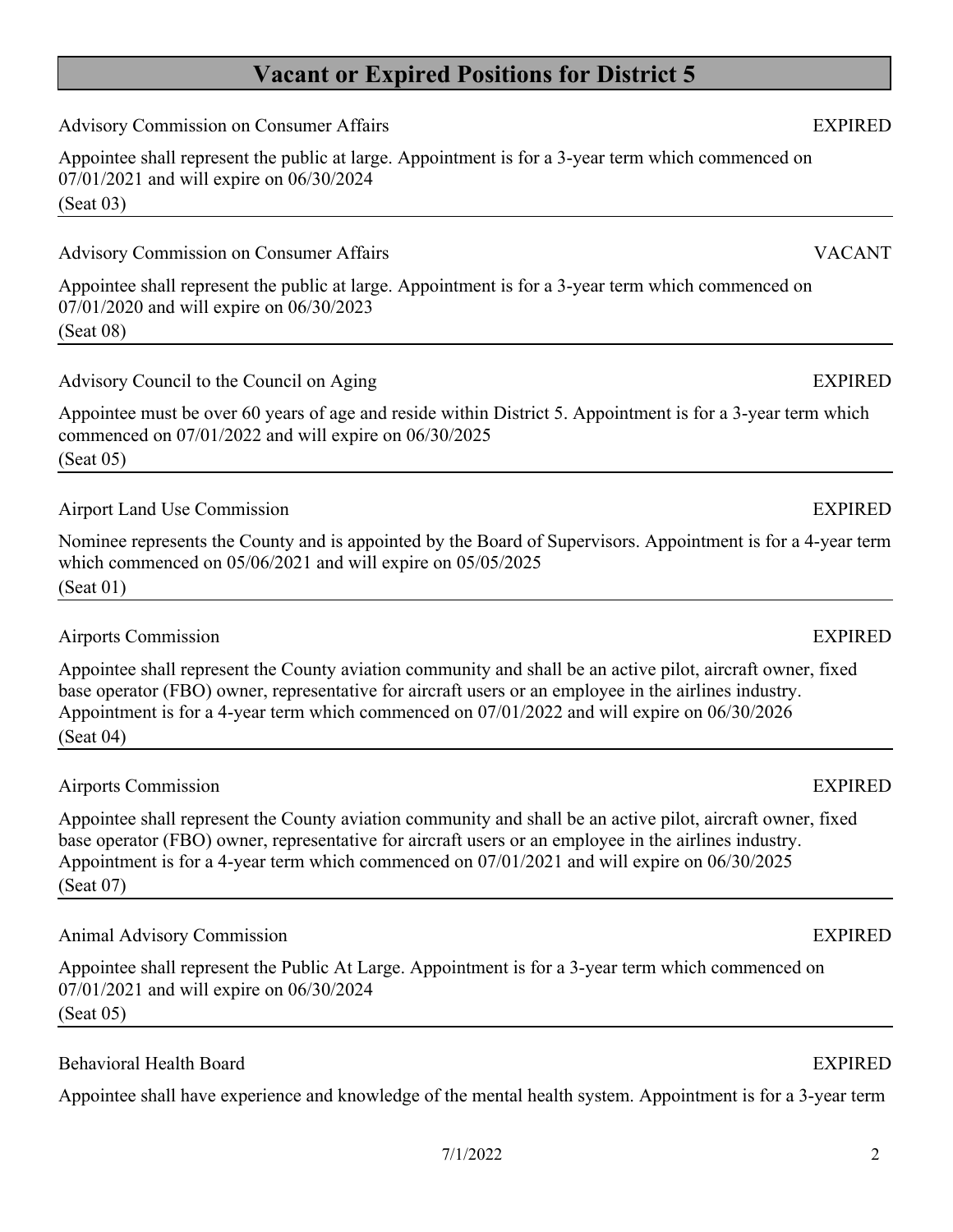## Board of Plumbing Examiners **EXPIRED**

Appointee shall be a licensed plumbing contractor actively engaged in the contracting business. Appointment is for a 4-year term which commenced on 07/01/2020 and will expire on 06/30/2024 (Seat 01)

## Board of Plumbing Examiners **EXPIRED**

Appointee shall be a journeyman plumber. Appointment is for a 4-year term which commenced on 07/01/2022 and will expire on 06/30/2026

(Seat 03)

# Board of Plumbing Examiners **EXPIRED**

Appointee shall be a licensed plumbing contractor actively engaged in the contracting business. Appointment is for a 4-year term which commenced on 07/01/2021 and will expire on 06/30/2025 (Seat 06)

Citizens' Oversight Committee for Measure A (2008) EXPIRED

Appointee shall be a resident of Supervisorial District 5. Appointment is for a 4-year term which commenced on 07/01/2019 and will expire on 06/30/2023 (Seat 05)

Code Enforcement Appeals Board VACANT

Appointee shall be representative of a fire prevention bureau; cannot be a county employee. Appointment is for a 3-year term which commenced on 07/01/2021 and will expire on 06/30/2024 (Seat 01)

Commission on the Status of Women EXPIRED

Appointee shall be a representative of the public at large. Appointment is for a 3-year term which commenced on 07/01/2022 and will expire on 06/30/2025 (Seat 07)

County of Santa Clara Moscow Sister-County Commission EXPIRED

Appointee shall have previously demonstrated their interest or participation in matters pertaining to the relationship between Russia and the United States. Appointment is for a 3-year term which commenced on 07/01/2022 and will expire on 06/30/2025

(Seat 04)

County of Santa Clara Moscow Sister-County Commission EXPIRED

Appointee shall have previously demonstrated their interest or participation in matters pertaining to the relationship between Russia and the United States. Appointment is for a 3-year term which commenced on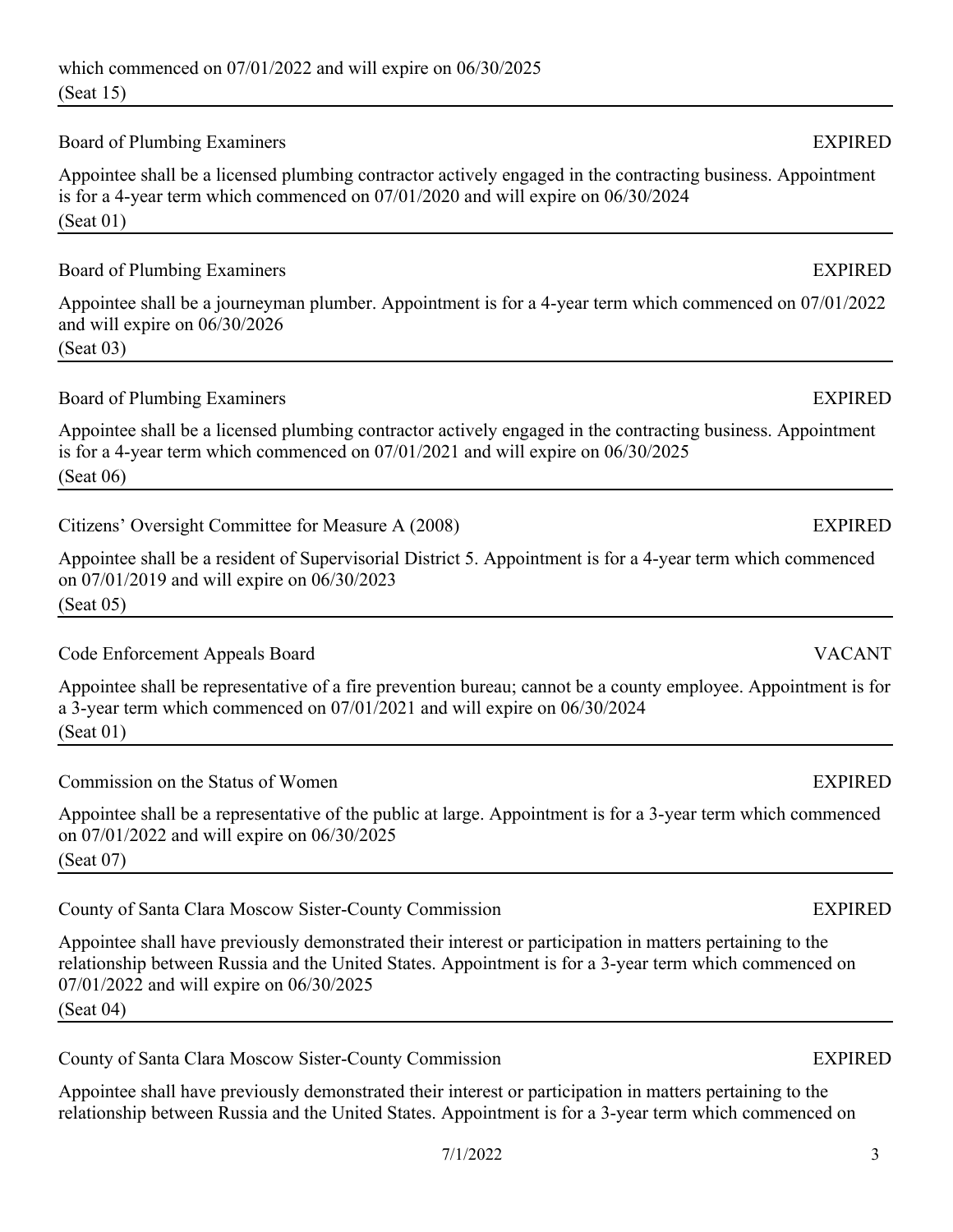07/01/2022 and will expire on 06/30/2025 (Seat 06)

County of Santa Clara Moscow Sister-County Commission VACANT

Appointee shall have previously demonstrated their interest or participation in matters pertaining to the relationship between Russia and the United States. Appointment is for a 3-year term which commenced on 07/01/2021 and will expire on 06/30/2024

(Seat 11)

Domestic Violence Council EXPIRED

Appointee shall be a representative at the policy-making level from Pretrial Services. Appointment is for a 3 year term which commenced on 07/01/2021 and will expire on 06/30/2024 (Seat 05)

Domestic Violence Council EXPIRED

Appointee shall be a representative at the policy-making level from the District Attorney's Office. Appointment is for a 3-year term which commenced on 07/01/2021 and will expire on 06/30/2024 (Seat 07)

Domestic Violence Council EXPIRED

Appointee shall be a representative from the medical community. Appointment is for a 3-year term which commenced on 07/01/2022 and will expire on 06/30/2025 (Seat 09)

Domestic Violence Council EXPIRED

Appointee shall be a representative at the policy-making level from the Sheriff's Office. Appointment is for a 3-year term which commenced on 07/01/2021 and will expire on 06/30/2024 (Seat 10)

Domestic Violence Council VACANT

Appointee shall be a representative at the policy-making level from the Probation Department. Appointment is for a 3-year term which commenced on 07/01/2021 and will expire on 06/30/2024 (Seat 11)

Domestic Violence Council EXPIRED

Appointee shall be a representative from the Family Law Bar. Appointment is for a 3-year term which commenced on 07/01/2022 and will expire on 06/30/2025 (Seat 13)

Domestic Violence Council VACANT

Appointee shall be a representative from The Santa Clara County Police Chiefs' Association. Appointment is for a 3-year term which commenced on 07/01/2020 and will expire on 06/30/2023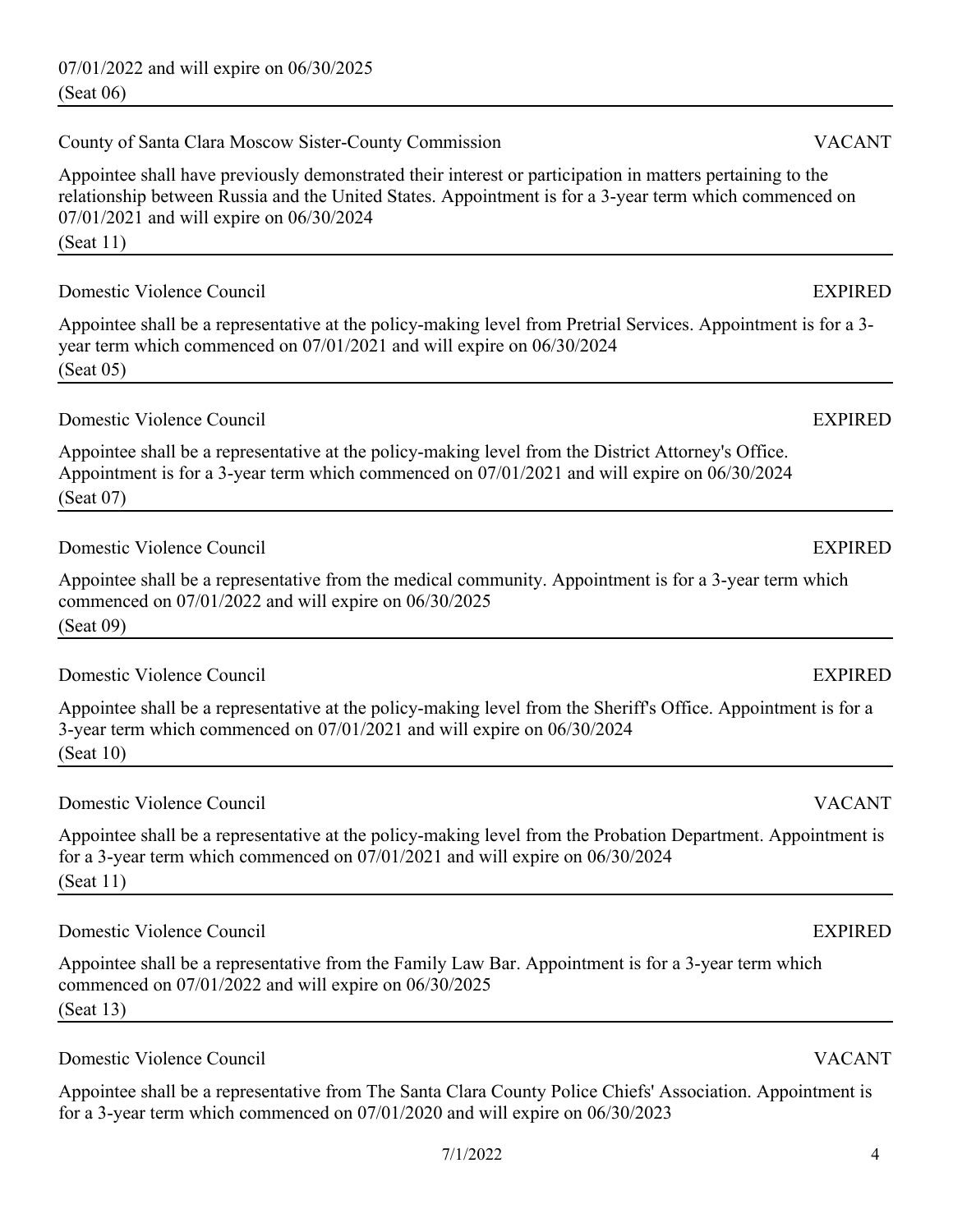(Seat 17)

Fairgrounds Management Corporation **EXPIRED** 

Appointee shall represent the public at large. Appointment is for a 1-year term which commenced on 01/01/2022 and will expire on 12/31/2022

(Seat 05)

## Hsinchu County, Taiwan, Republic of China Sister-County Commission EXPIRED

Appointee shall have previously demonstrated interest or participation in matters pertaining to the relationship between Taiwan, Republic of China and the United States. Appointment is for a 3-year term which commenced on 07/01/2022 and will expire on 06/30/2025 (Seat 03)

Appointee shall have previously demonstrated interest or participation in matters pertaining to the relationship between Taiwan, Republic of China and the United States. Appointment is for a 3-year term which commenced on 07/01/2020 and will expire on 06/30/2023 (Seat 10)

# Human Rights Commission EXPIRED

Appointee shall represent the public at large. Appointment is for a 4-year term which commenced on 07/01/2020 and will expire on 06/30/2024 (Seat 09)

Metropolitan City of Florence, Italy Sister-County Commission VACANT

Appointee shall be a resident of the County of Santa Clara and have previously demonstrated interest or participation in the relationship between Italy and the U.S Appointment is for a 3-year term which commenced on 07/01/2020 and will expire on 06/30/2023 (Seat 11)

Metropolitan City of Florence, Italy Sister-County Commission EXPIRED

Appointee shall be a resident of the County of Santa Clara and have previously demonstrated interest or participation in the relationship between Italy and the U.S. Appointment is for a 3-year term which commenced on 07/01/2020 and will expire on 06/30/2023 (Seat 15)

Metropolitan City of Florence, Italy Sister-County Commission EXPIRED

Appointee shall be a resident of the County of Santa Clara and have previously demonstrated interest or participation in the relationship between Italy and the U.S. Appointment is for a 3-year term which commenced on 07/01/2020 and will expire on 06/30/2023 (Seat 20)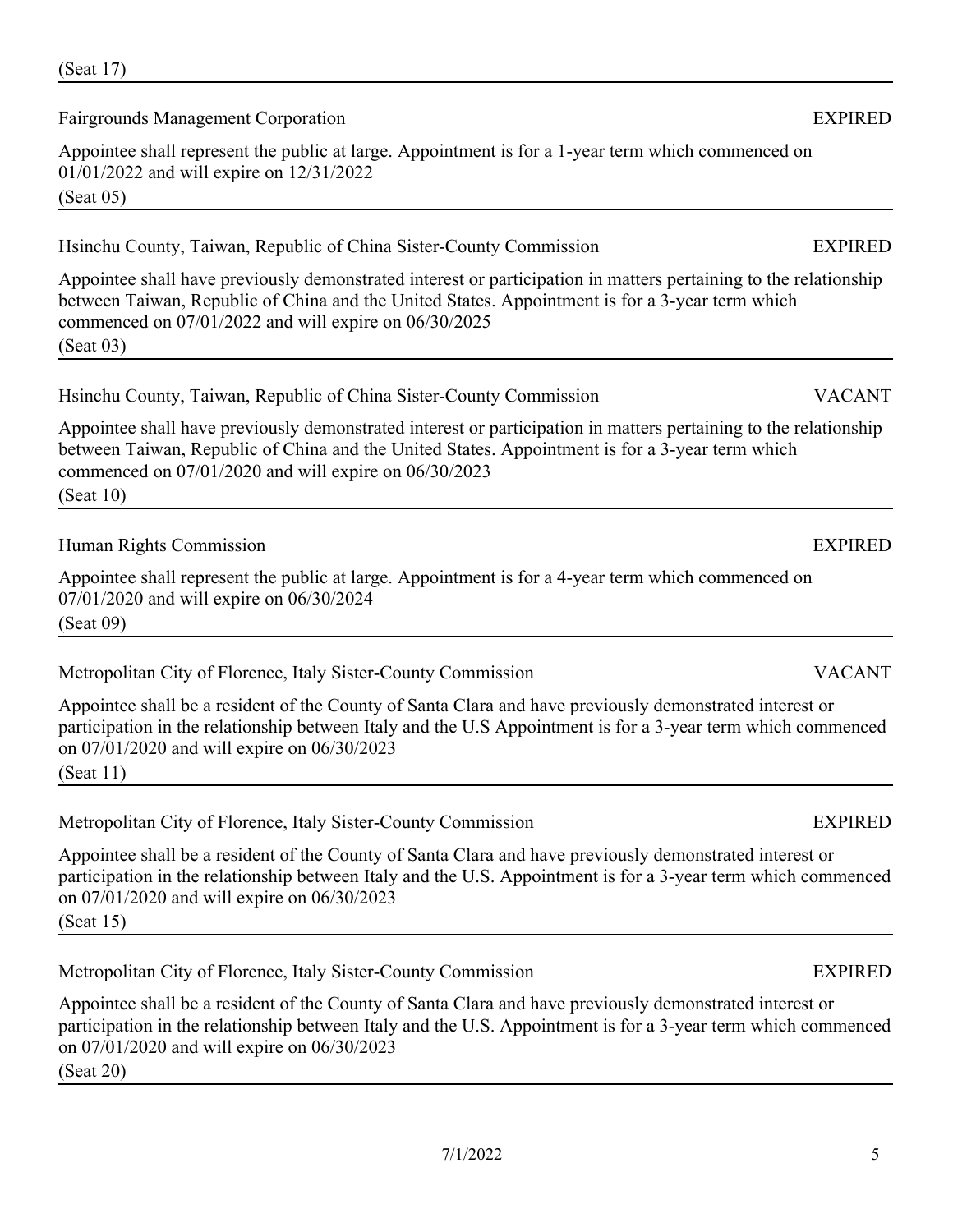7/1/2022 6

# Public Authority for In-Home Supportive Services Advisory Board VACANT

Nominee must be a consumer and an advocate for seniors who has served or is currently serving on a senior or disability advisory committee, board, or commission within Santa Clara County. Appointment is for a 4-year term which commenced on 07/01/2021 and will expire on 06/30/2025 (Seat 04)

## Senior Care Commission EXPIRED

Appointee shall be a senior citizen age 60 or more representing the public at large. Appointment is for a 3-year term which commenced on 07/01/2022 and will expire on 06/30/2025 (Seat 09)

# Senior Care Commission **EXPIRED**

Appointee shall be an advocate for senior issues. Appointment is for a 3-year term which commenced on 07/01/2020 and will expire on 06/30/2023 (Seat 15)

# Social Services Advisory Commission VACANT

Appointee shall have a demonstrated interest in and knowledge of social service needs, client and potential client needs, and concerns of the Social Services Agency and Board of Supervisors; shall be representative of consumers, providers and specialists in social services needs and delivery. Appointment is for a 3-year term which commenced on 07/01/2021 and will expire on 06/30/2024 (Seat 01)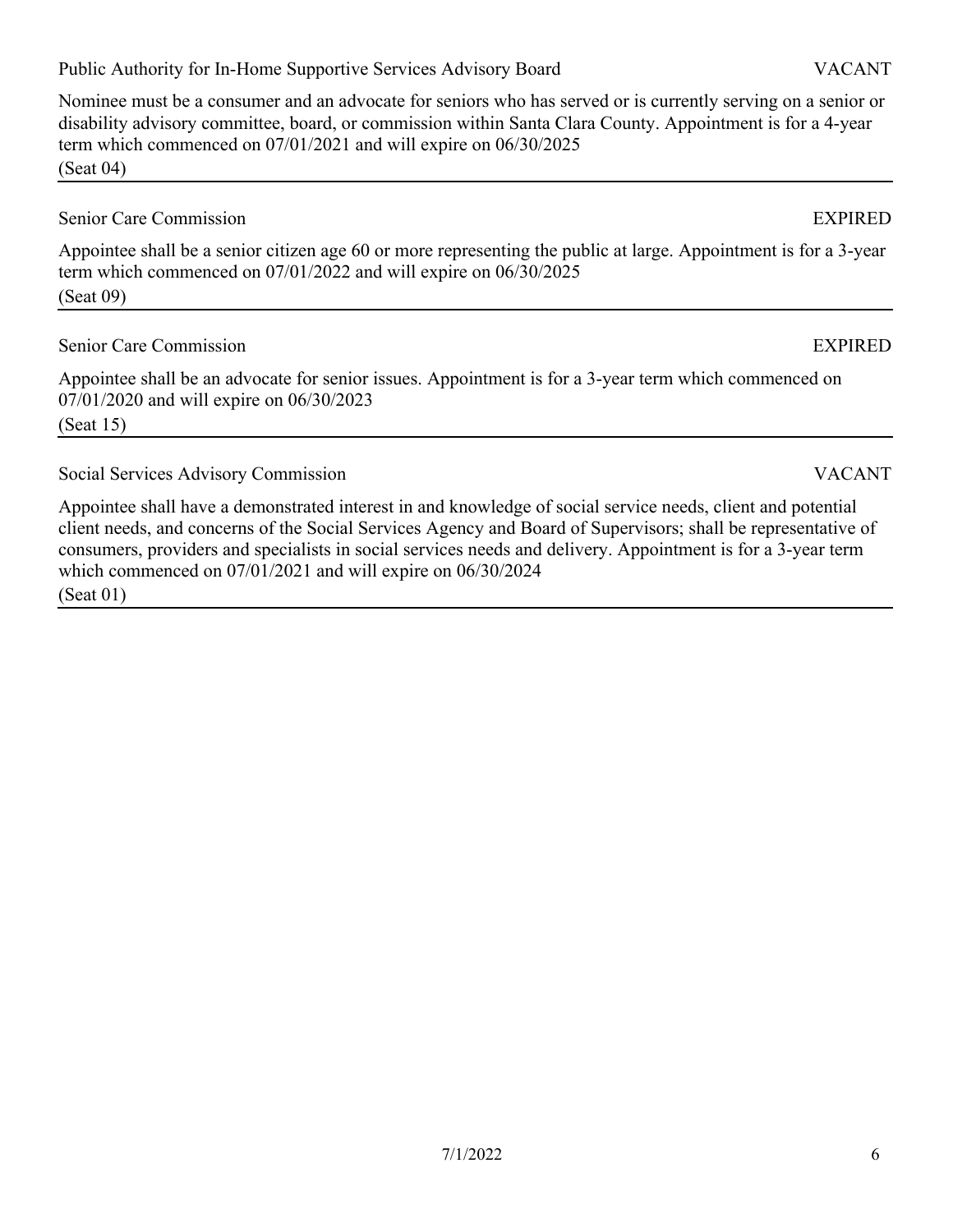# **Vacant or Expired Positions for Board As-a-Whole, District 5**

Assessment Appeals Legal Hearing Officers **VACANT** 

Nominee shall possess a minimum of five (5) years professional experience in this state as an attorney who the nominating member of the board of supervisors has reason to believe are possessed of competent knowledge of property taxation. No person shall be qualified to be a hearing officer who, within the three (3) years immediately preceding their appointment, has served as the legal representative for, or was employed by, the county assessor. Appointment is for a 3-year term which commenced on 07/01/2020 and will expire on 06/30/2023

(Seat 02)

# Assessment Appeals Value Hearing Officers **EXPIRED**

Nominee shall have a minimum of five years' professional experience in this state as one of the following: certified public accountant or public accountant, licensed real estate broker, attorney, or property appraiser accredited by a nationally recognized professional organization (California Revenue and Taxation Code Section 1624.05). No person shall be qualified to be a hearing officer who, within the three (3) years immediately preceding their appointment, has served as the legal representative for, or was employed by, the county assessor. Appointment is for a 3-year term which commenced on 09/07/2021 and will expire on 09/06/2024

(Seat 01)

# Child Abuse Prevention Council EXPIRED

Nominee shall be a resident of the County of Santa Clara and have experience and background in the child abuse field and be actively involved in the community. Appointment is for a 4-year term which commenced on 07/01/2021 and will expire on 06/30/2025 (Seat 07)

Child Abuse Prevention Council VACANT

Nominee shall be a resident of the County of Santa Clara and have experience and background in the child abuse field and be actively involved in the community. Appointment is for a 4-year term which commenced on 07/01/2021 and will expire on 06/30/2025 (Seat 15)

Citizens' Oversight Committee for Measure A (2008) EXPIRED

Nominee shall be selected from a non-profit healthcare organization. Appointment is for a 4-year term which commenced on 07/01/2021 and will expire on 06/30/2025 (Seat 08)

Commission on Equal Access and Employment Opportunity EXPIRED

Appointee shall have knowledge of equal access and opportunity laws and regulations, as well as a demonstrated interest in meeting the needs of a diverse and multicultural population preventing discrimination and harassment in all areas of County employment and County services based on any of the protected classes. Appointment is for a 4-year term which commenced on 07/01/2022 and will expire on 06/30/2026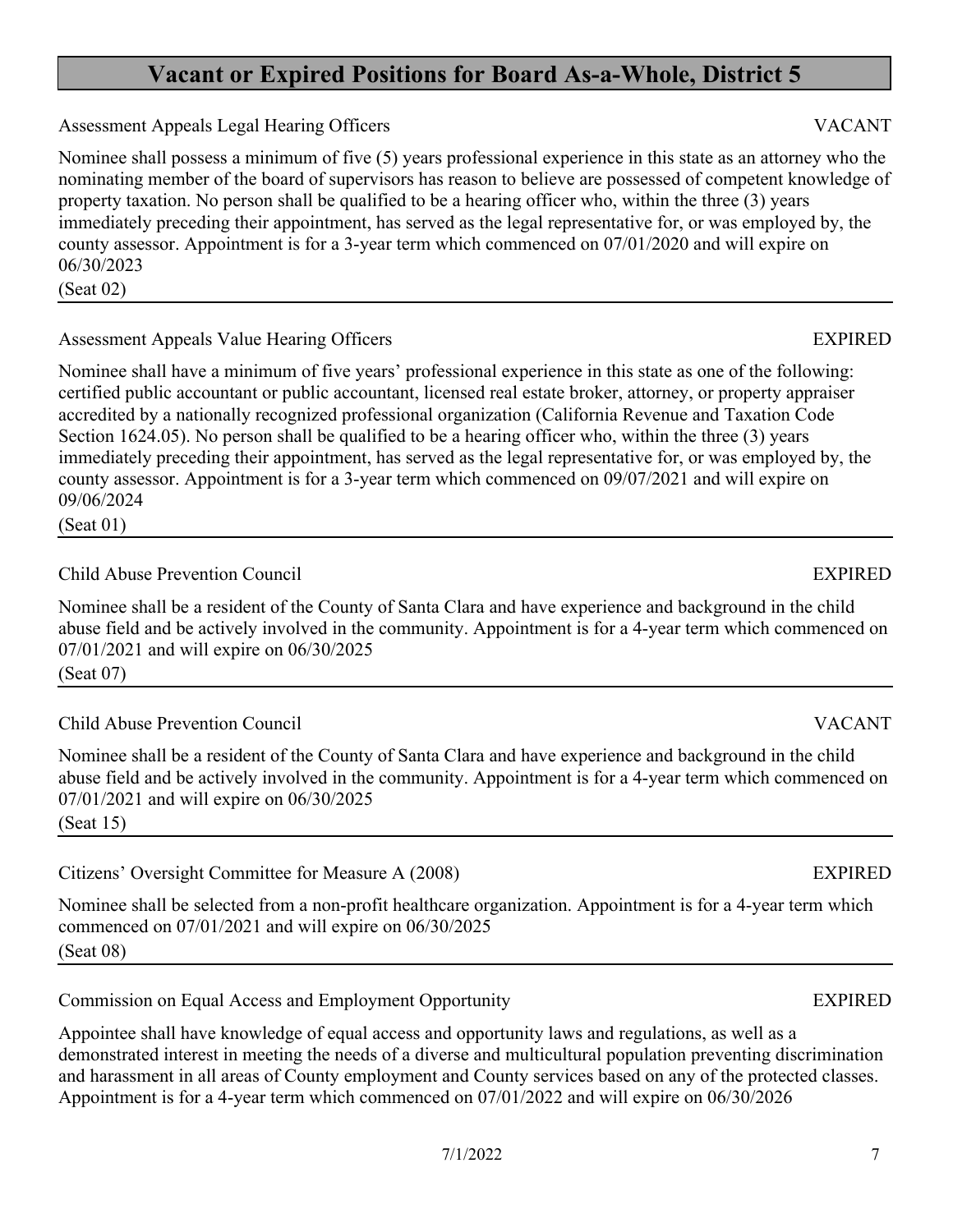# Community Correction and Law Enforcement Monitoring Committee EXPIRED

A member of the public at large. Appointment is for a 3-year term which commenced on 01/01/2022 and will expire on 12/31/2024 (Seat 05)

# FIRST 5 Santa Clara County EXPIRED

Nominee shall be a recipient of project services as set forth in the commission strategic plan; educator specializing in early childhood development; representative of a local group for prevention or early intervention for families at risk; representative of a community based organization with a goal of promoting and nurturing early childhood development; representative of a local school district; or, representative of a local medical, pediatric, or obstetrics association or society. Appointment is for a 2-year term which commenced on 11/01/2020 and will expire on 10/31/2022

(Seat 08)

Housing Authority of Santa Clara County VACANT

Nominee shall represent the public at large. Appointment is for a 2-year term which commenced on 05/01/2022 and will expire on 04/30/2024 (Seat 04)

Los Altos Hills County Fire District VACANT

Nominee must be a resident of the Los Altos Hills Fire District. Appointment is for a 4-year term which commenced on 12/07/2022 and will expire on 12/06/2026 (Seat 04)

Los Altos Hills County Fire District VACANT

Nominee must be a resident of the Los Altos Hills Fire District. Appointment is for a 4-year term which commenced on 12/01/2024 and will expire on 11/30/2028 (Seat 06)

Measure A (2016 Housing Bond) Independent Citizen's Oversight Committee EXPIRED

Nominee shall be a housing advocate. Appointment is for a 3-year term which commenced on 02/12/2020 and will expire on 02/11/2023

(Seat 04)

Santa Clara County Health Authority Governing Board of Directors EXPIRED

Nominee shall be chosen for their willingness and ability to effectively contribute to and support the objectives of the Health Authority, shall have a commitment to a health care system that seeks to improve access to quality health care for persons served by the Health Authority, and shall have a commitment to maintaining and preserving a health care safety net for the medically indigent and uninsured populations of Santa Clara County. Board members shall either reside, be employed, or provide services in Santa Clara County, and shall be generally representative of the diverse backgrounds, interests and demography of persons residing in Santa